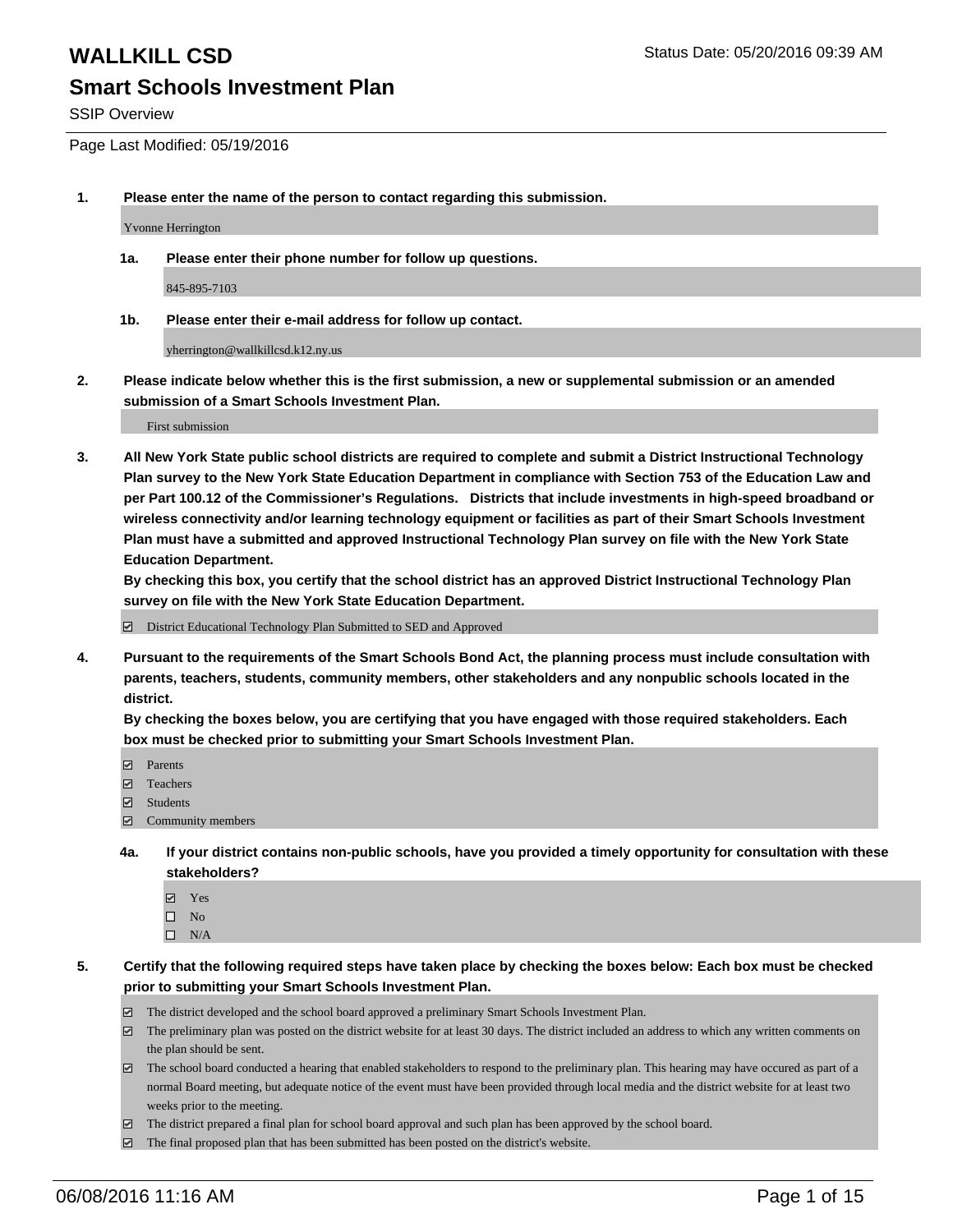SSIP Overview

Page Last Modified: 05/19/2016

**5a. Please upload the proposed Smart Schools Investment Plan (SSIP) that was posted on the district's website. Note that this should be different than your recently submitted Educational Technology Survey. The Final SSIP, as approved by the School Board, should also be posted on the website and remain there during the course of the projects contained therein.**

WCSD Smart Bond Technology Investment Plan 12.15.16.pdf

**6. Please enter an estimate of the total number of students and staff that will benefit from this Smart Schools Investment Plan based on the cumulative projects submitted to date.**

3,200

**7. An LEA/School District may partner with one or more other LEA/School Districts to form a consortium to pool Smart Schools Bond Act funds for a project that meets all other Smart School Bond Act requirements. Each school district participating in the consortium will need to file an approved Smart Schools Investment Plan for the project and submit a signed Memorandum of Understanding that sets forth the details of the consortium including the roles of each respective district.**

 $\Box$  The district plans to participate in a consortium to partner with other school district(s) to implement a Smart Schools project.

**8. Please enter the name and 6-digit SED Code for each LEA/School District participating in the Consortium.**

| <b>Partner LEA/District</b> | ISED BEDS Code |
|-----------------------------|----------------|
| (No Response)               | (No Response)  |

**9. Please upload a signed Memorandum of Understanding with all of the participating Consortium partners.** (No Response)

**10. Your district's Smart Schools Bond Act Allocation is:**

\$2,640,175

**11. Enter the budget sub-allocations by category that you are submitting for approval at this time. If you are not budgeting SSBA funds for a category, please enter 0 (zero.) If the value entered is \$0, you will not be required to complete that survey question.**

|                                       | Sub-         |
|---------------------------------------|--------------|
|                                       | Allocations  |
| <b>School Connectivity</b>            | 456,951      |
| Connectivity Projects for Communities | $\Omega$     |
| Classroom Technology                  | 2,182,750    |
| Pre-Kindergarten Classrooms           | $\Omega$     |
| Replace Transportable Classrooms      | $\Omega$     |
| High-Tech Security Features           | $\Omega$     |
| <b>Totals:</b>                        | 2,639,701.00 |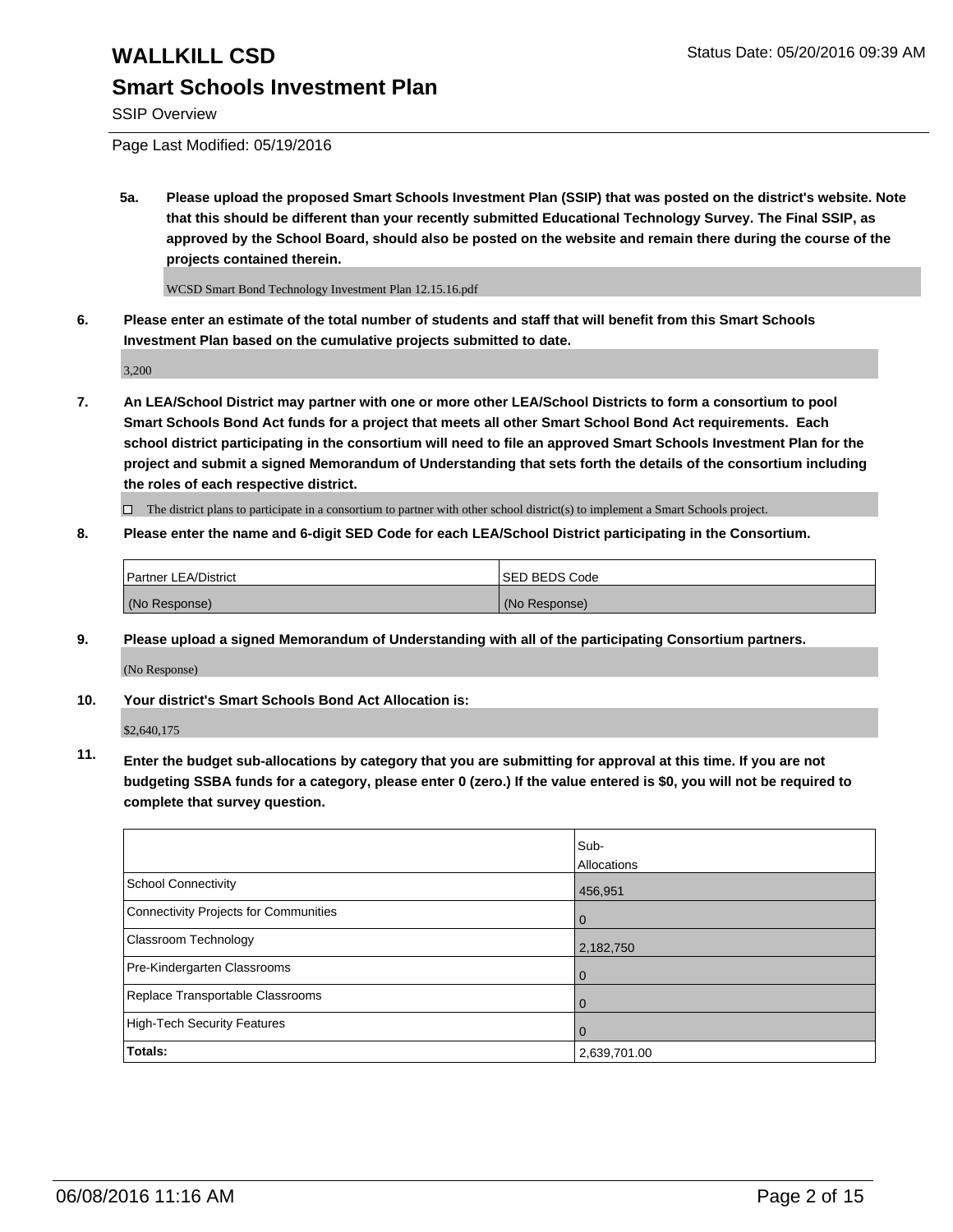School Connectivity

Page Last Modified: 05/19/2016

- **1. In order for students and faculty to receive the maximum benefit from the technology made available under the Smart Schools Bond Act, their school buildings must possess sufficient connectivity infrastructure to ensure that devices can be used during the school day. Smart Schools Investment Plans must demonstrate that:**
	- **sufficient infrastructure that meets the Federal Communications Commission's 100 Mbps per 1,000 students standard currently exists in the buildings where new devices will be deployed, or**
	- **is a planned use of a portion of Smart Schools Bond Act funds, or**
	- **is under development through another funding source.**

**Smart Schools Bond Act funds used for technology infrastructure or classroom technology investments must increase the number of school buildings that meet or exceed the minimum speed standard of 100 Mbps per 1,000 students and staff within 12 months. This standard may be met on either a contracted 24/7 firm service or a "burstable" capability. If the standard is met under the burstable criteria, it must be:**

**1. Specifically codified in a service contract with a provider, and**

**2. Guaranteed to be available to all students and devices as needed, particularly during periods of high demand, such as computer-based testing (CBT) periods.**

**Please describe how your district already meets or is planning to meet this standard within 12 months of plan submission.**

BOCES is currently in bid and it is expected that by June 2016 we will have the necessary Mbps. We will be utilizing our contract with Ulster BOCES services to provide this. SSBA funds will be used to install one access point in each classroom at the elementary level. Currently there are only access points in the elementary school hallways. Each classroom at the HS/MS levels currently has one point which is sufficient at this time.

- **1a. If a district believes that it will be impossible to meet this standard within 12 months, it may apply for a waiver of this requirement, as described on the Smart Schools website. The waiver must be filed and approved by SED prior to submitting this survey.**
	- $\Box$  By checking this box, you are certifying that the school district has an approved waiver of this requirement on file with the New York State Education Department.

## **2. Connectivity Speed Calculator (Required)**

|                  | l Number of<br>Students | Multiply by<br>100 Kbps | Divide by 1000 Current Speed<br>lto Convert to<br>Required<br>Speed in Mb | l in Mb | <b>I</b> Expected<br>Speed to be<br>Attained Within   Required<br>12 Months | Expected Date<br><b>When</b><br>Speed Will be<br>Met |
|------------------|-------------------------|-------------------------|---------------------------------------------------------------------------|---------|-----------------------------------------------------------------------------|------------------------------------------------------|
| Calculated Speed | 3.006                   | 300,600                 | 300.6                                                                     | 50      | 350                                                                         | 5/1/2017                                             |

## **3. Briefly describe how you intend to use Smart Schools Bond Act funds for high-speed broadband and/or wireless connectivity projects in school buildings.**

The District intends to use Smart Schools Bond Act funds for high-speed wireless connectivity to assist our students and faculty in accessing online resources and for using cloud storage so that students can access documents wherever they are working from. In addition, we will need the wireless connectivity to be prepared for on-line student testing.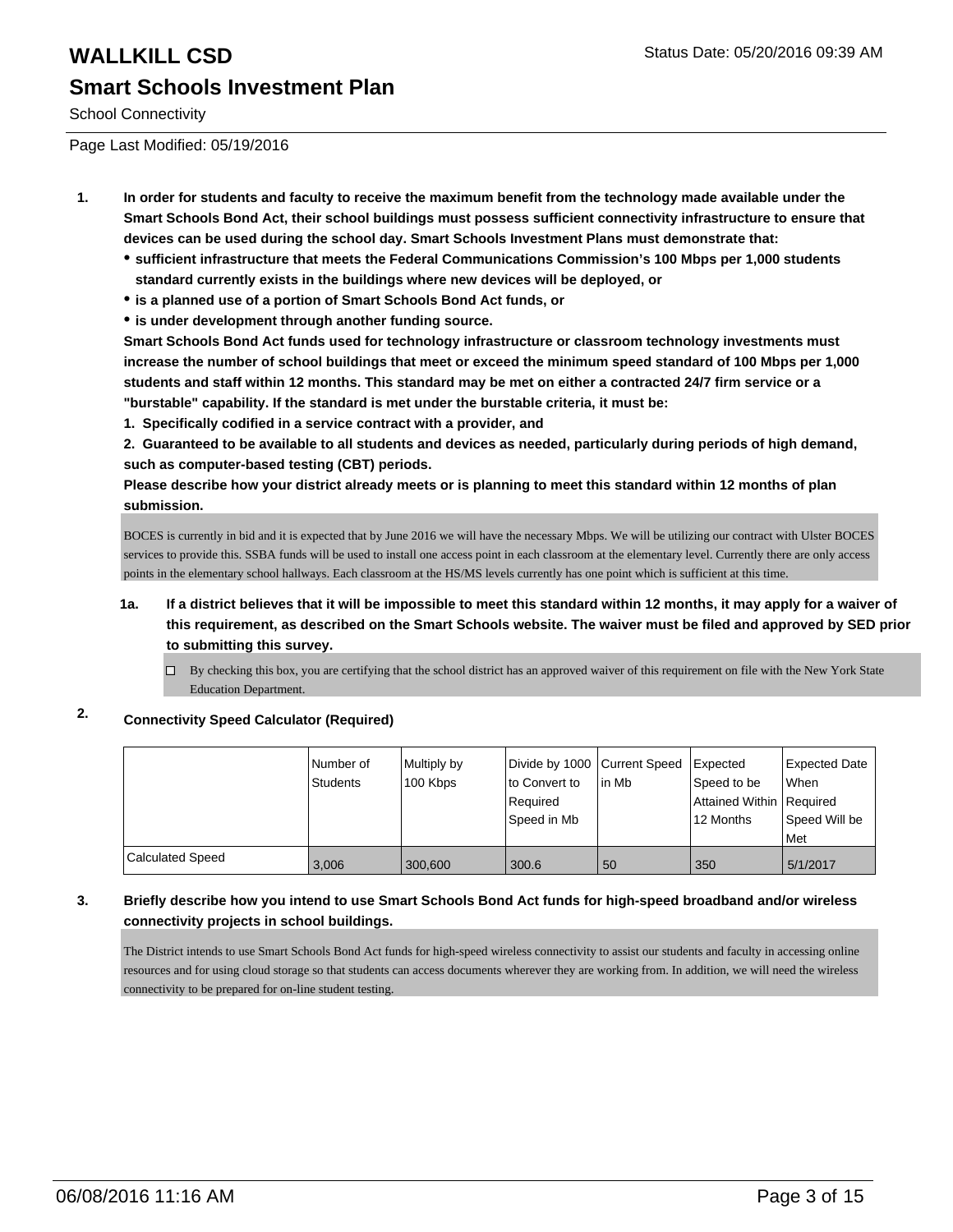School Connectivity

Page Last Modified: 05/19/2016

**4. Briefly describe the linkage between the district's District Instructional Technology Plan and the proposed projects. (There should be a link between your response to this question and your response to Question 1 in Part E. Curriculum and Instruction "What are the district's plans to use digital connectivity and technology to improve teaching and learning?)**

The District expects students to engage in curriculum-related computer activities designed by their teachers. Students are expected to become engaged in developmentally appropriate computer projects beginning in kindergarten. Computers and/or tablets are to be used for problem-solving activities, creating publishing projects, research, differentiating curriculum and presentations. As students progress through the grades, they complete projects and participate in technology based programs that are more complex. Research, inquiry, and STEAM will be a focus for the district. The district's vision for the future is to assist students in developing technology literacy skills and dispositions through collaborative inquiries utilizing 1:1 devices and online social media tools. In addition, we are exploring utilizing technology to facilitate regional partnerships with other school agencies to provide distance learning (we are currently offering Mandarin through Orange- Ulster BOCES).

**5. If the district wishes to have students and staff access the Internet from wireless devices within the school building, or in close proximity to it, it must first ensure that it has a robust Wi-Fi network in place that has sufficient bandwidth to meet user demand.**

### **Please describe how you have quantified this demand and how you plan to meet this demand.**

To meet the demands for internet access, the district intends to install wireless access points in all classrooms and common areas. Using the per person capacity of the rooms we will base the number of access points per room by the maximum capacity of the room divided by 30. The district will follow the FCC internet guidelines, of 100 Mbps per 1000 students, contracting through BOCES for a minimum internet bandwidth connection speed of 400 Mbps. Connectivity between access points and internal network, within the school, will be upgraded to a minimum of 1Gbps, and 10Gbps between network closets.

**6. As indicated on Page 5 of the guidance, the Office of Facilities Planning will have to conduct a preliminary review of all capital projects, including connectivity projects.**

| <b>Project Number</b> |  |
|-----------------------|--|
| 62-18-01-06-7-999-003 |  |

**7. Certain high-tech security and connectivity infrastructure projects may be eligible for an expedited review process as determined by the Office of Facilities Planning.**

**Was your project deemed eligible for streamlined review?**

Yes

**7a. Districts that choose the Streamlined Review Process will be required to certify that they have reviewed all installations with their licensed architect or engineer of record and provide that person's name and license number.**

**The licensed professional must review the products and proposed method of installation prior to implementation and review the work during and after completion in order to affirm that the work was code-compliant, if requested.**

 $\boxtimes$  I certify that I have reviewed all installations with a licensed architect or engineer of record.

**8. Include the name and license number of the architect or engineer of record.**

| Name           | License Number |
|----------------|----------------|
| Garrett Hamlin | 30484          |

**9. If you are submitting an allocation for School Connectivity complete this table. Note that the calculated Total at the bottom of the table must equal the Total allocation for this category that you entered in the SSIP Overview overall budget.**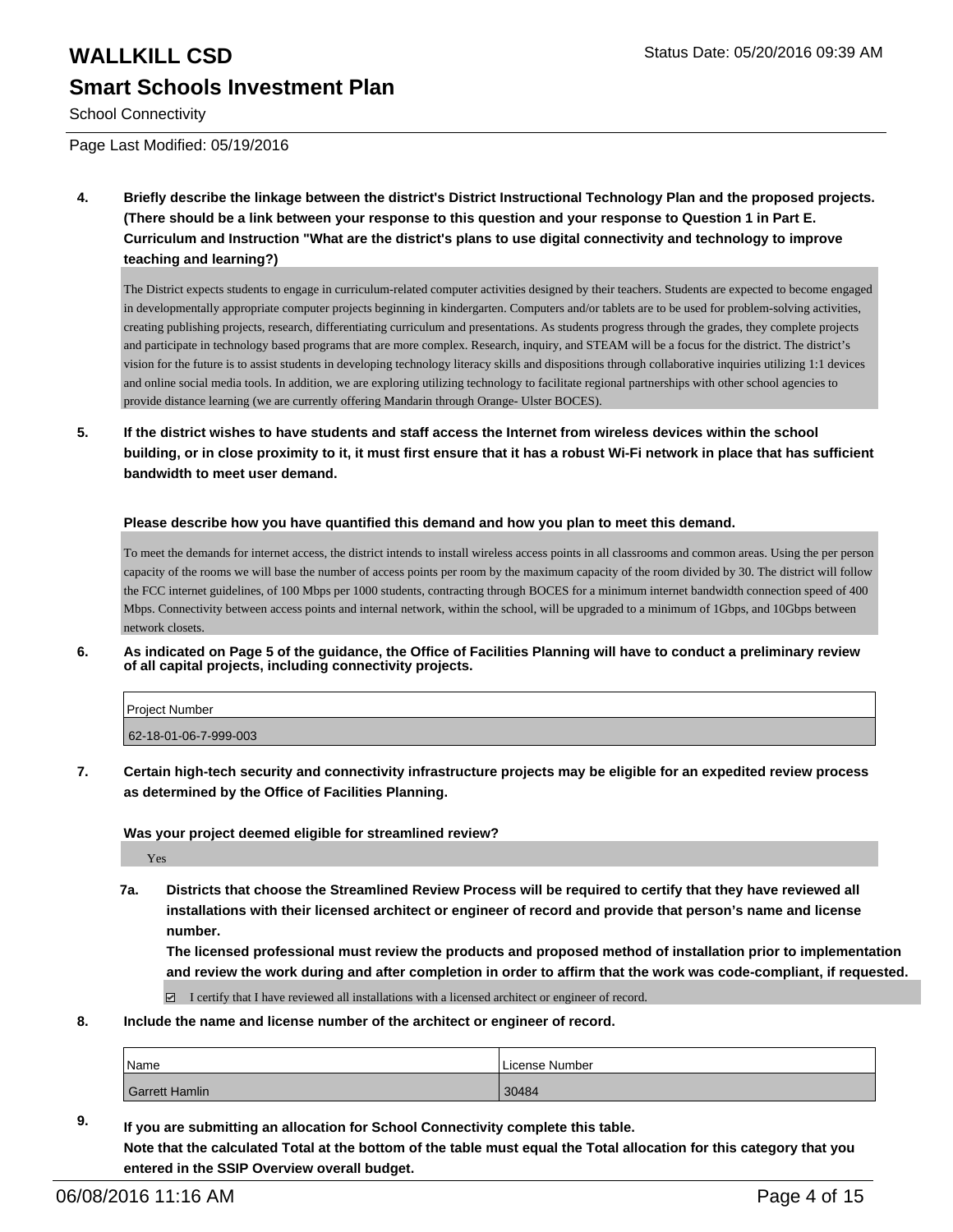School Connectivity

Page Last Modified: 05/19/2016

|                                            | Sub-          |
|--------------------------------------------|---------------|
|                                            | Allocation    |
| Network/Access Costs                       | 401,662       |
| <b>Outside Plant Costs</b>                 | (No Response) |
| School Internal Connections and Components | (No Response) |
| <b>Professional Services</b>               | 55,289        |
| Testing                                    | (No Response) |
| <b>Other Upfront Costs</b>                 | (No Response) |
| <b>Other Costs</b>                         | (No Response) |
| Totals:                                    | 456,951.00    |

| Select the allowable expenditure | Item to be purchased                               | Quantity       | Cost per Item | <b>Total Cost</b> |
|----------------------------------|----------------------------------------------------|----------------|---------------|-------------------|
| type.                            |                                                    |                |               |                   |
| Repeat to add another item under |                                                    |                |               |                   |
| each type.                       |                                                    |                |               |                   |
| <b>Network/Access Costs</b>      | Catalyst 4500X WS-C4500X-32SFP                     | 2              | 14.000        | 28,000            |
| Network/Access Costs             | Catalyst 4500W Power Supply                        | 4              | 900           | 3,600             |
| <b>Network/Access Costs</b>      | Catalyst 4500X WS-C4500X-16SFP                     | 4              | 8,000         | 32,000            |
| Network/Access Costs             | Catalyst 2960 WS-C2960X-48FPD-L                    | 56             | 3,598         | 201,488           |
| Network/Access Costs             | Nexus 3172T                                        | $\overline{2}$ | 9,000         | 18,000            |
| Network/Access Costs             | <b>Nexus Cables</b>                                | $\overline{2}$ | 417           | 834               |
| Network/Access Costs             | 10 LRM SFP Modules                                 | 50             | 448           | 22,400            |
| Network/Access Costs             | Misc Cables                                        | 14             | 45            | 630               |
| <b>Network/Access Costs</b>      | <b>Stacking Cables</b>                             | 40             | 628           | 25,120            |
| <b>Network/Access Costs</b>      | Misc. Hardware                                     | 1              | 1,700         | 1,700             |
| <b>Network/Access Costs</b>      | <b>Access Points</b>                               | 70             | 827           | 57,890            |
| <b>Network/Access Costs</b>      | <b>MSM 760 Wireless Controller</b>                 | 2              | 5,000         | 10,000            |
| <b>Professional Services</b>     | <b>Installation Phase 1</b>                        | 1              | 26,376        | 26,376            |
| <b>Professional Services</b>     | <b>Project Management Cost</b>                     | 1              | 8,808         | 8,808             |
| <b>Professional Services</b>     | <b>Nexus Installation</b>                          | 1              | 3,105         | 3,105             |
| <b>Professional Services</b>     | <b>MSM 760 Wireless Controller</b><br>installation | 1              | 17,000        | 17,000            |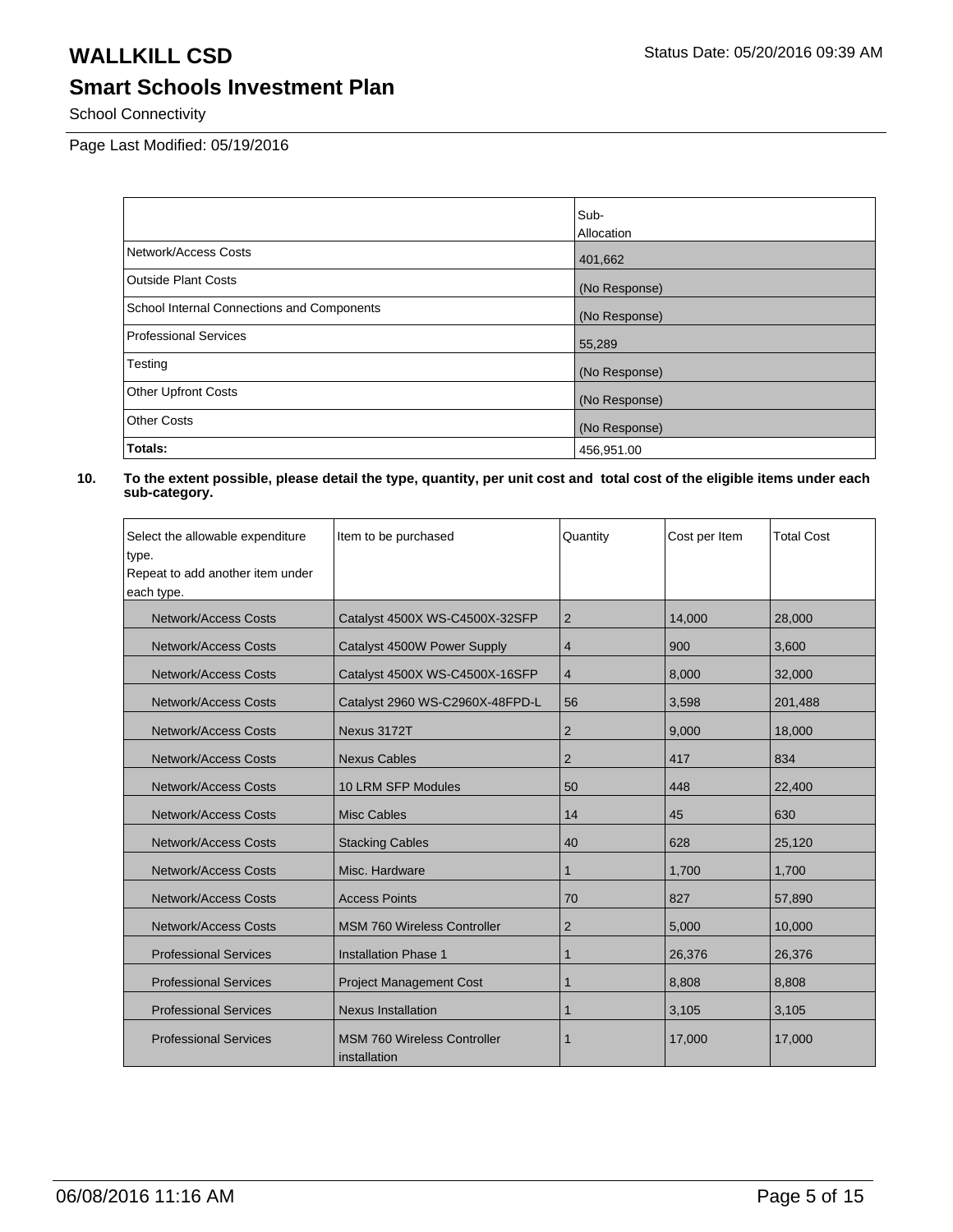Community Connectivity (Broadband and Wireless)

Page Last Modified: 05/18/2016

**1. Briefly describe how you intend to use Smart Schools Bond Act funds for high-speed broadband and/or wireless connectivity projects in the community.**

(No Response)

**2. Please describe how the proposed project(s) will promote student achievement and increase student and/or staff access to the Internet in a manner that enhances student learning and/or instruction outside of the school day and/or school building.**

(No Response)

**3. Community connectivity projects must comply with all the necessary local building codes and regulations (building and related permits are not required prior to plan submission).**

 $\Box$  I certify that we will comply with all the necessary local building codes and regulations.

**4. Please describe the physical location of the proposed investment.**

(No Response)

**5. Please provide the initial list of partners participating in the Community Connectivity Broadband Project, along with their Federal Tax Identification (Employer Identification) number.**

| Project Partners | <b>IFederal ID#</b> |
|------------------|---------------------|
| (No Response)    | (No Response)       |

**6. If you are submitting an allocation for Community Connectivity, complete this table.**

**Note that the calculated Total at the bottom of the table must equal the Total allocation for this category that you entered in the SSIP Overview overall budget.**

|                                    | Sub-Allocation |
|------------------------------------|----------------|
| Network/Access Costs               | (No Response)  |
| <b>Outside Plant Costs</b>         | (No Response)  |
| <b>Tower Costs</b>                 | (No Response)  |
| <b>Customer Premises Equipment</b> | (No Response)  |
| Professional Services              | (No Response)  |
| Testing                            | (No Response)  |
| <b>Other Upfront Costs</b>         | (No Response)  |
| Other Costs                        | (No Response)  |
| Totals:                            |                |

| Select the allowable expenditure | Item to be purchased | Quantity      | Cost per Item | <b>Total Cost</b> |
|----------------------------------|----------------------|---------------|---------------|-------------------|
| type.                            |                      |               |               |                   |
| Repeat to add another item under |                      |               |               |                   |
| each type.                       |                      |               |               |                   |
| (No Response)                    | (No Response)        | (No Response) | (No Response) | (No Response)     |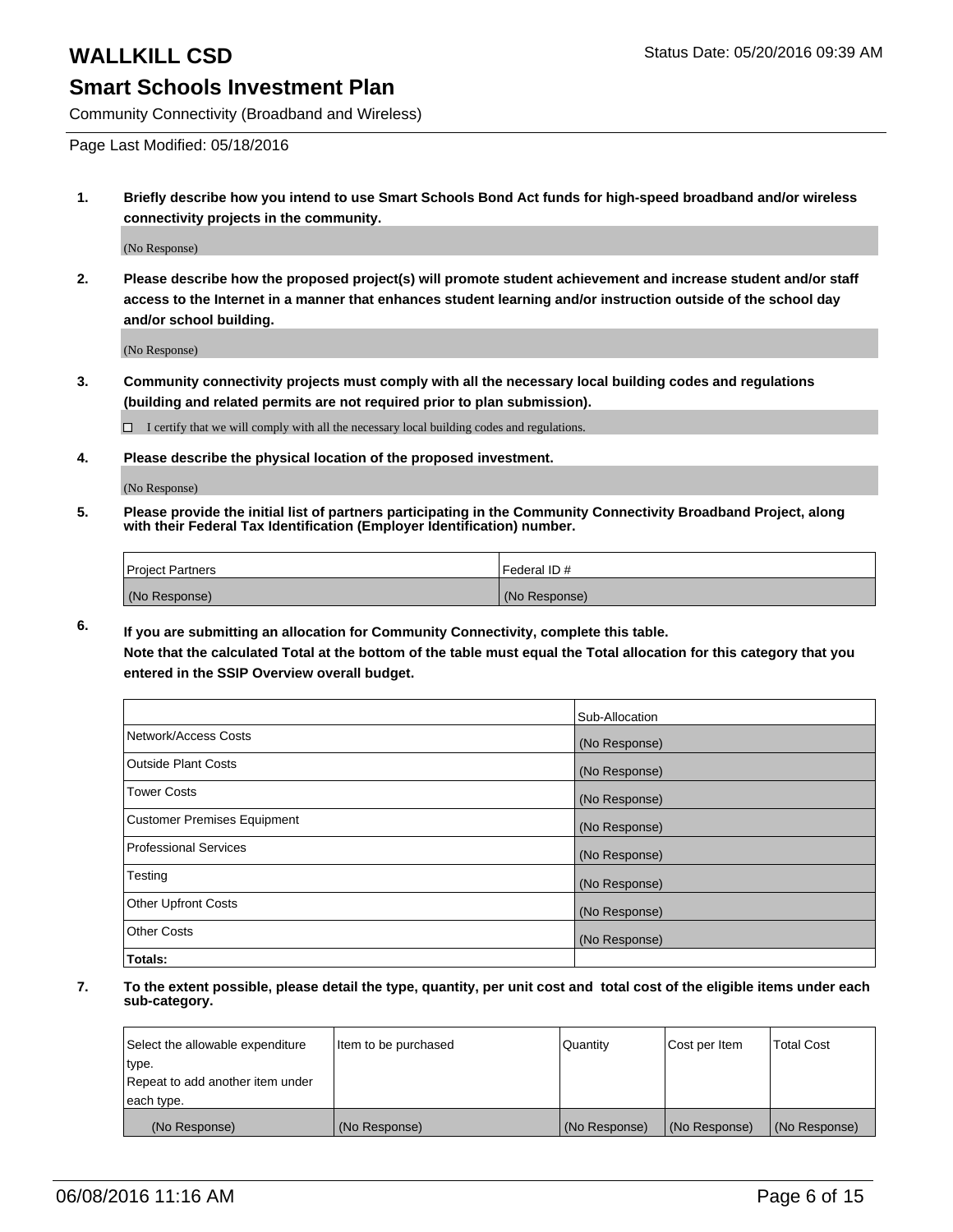Classroom Learning Technology

Page Last Modified: 05/19/2016

**1. In order for students and faculty to receive the maximum benefit from the technology made available under the Smart Schools Bond Act, their school buildings must possess sufficient connectivity infrastructure to ensure that devices can be used during the school day. Smart Schools Investment Plans must demonstrate that sufficient infrastructure that meets the Federal Communications Commission's 100 Mbps per 1,000 students standard currently exists in the buildings where new devices will be deployed, or is a planned use of a portion of Smart Schools Bond Act funds, or is under development through another funding source.**

**Smart Schools Bond Act funds used for technology infrastructure or classroom technology investments must increase the number of school buildings that meet or exceed the minimum speed standard of 100 Mbps per 1,000 students and staff within 12 months. This standard may be met on either a contracted 24/7 firm service or a "burstable" capability. If the standard is met under the burstable criteria, it must be:**

**1. Specifically codified in a service contract with a provider, and**

**2. Guaranteed to be available to all students and devices as needed, particularly during periods of high demand, such as computer-based testing (CBT) periods.**

**Please describe how your district already meets or is planning to meet this standard within 12 months of plan submission.**

BOCES is currently in bid and it is expected that by June 2016 we will have the Mbps necessary. We will be utilizing our contract with BOCES services to provide this. SSBA funds will be be used to install access points in each of the classrooms at the elementary schools. Currently access points are only available in the hallways in the elementary schools. Each classroom at the HS/MS levels currently has one point.

- **1a. If a district believes that it will be impossible to meet this standard within 12 months, it may apply for a waiver of this requirement, as described on the Smart Schools website. The waiver must be filed and approved by SED prior to submitting this survey.**
	- $\Box$  By checking this box, you are certifying that the school district has an approved waiver of this requirement on file with the New York State Education Department.

## **2. Connectivity Speed Calculator (Required)**

|                  | Number of<br>Students | Multiply by | Divide by 1000 Current Speed<br>lto Convert to | lin Mb | <b>Expected</b>                           | <b>Expected Date</b><br>When |
|------------------|-----------------------|-------------|------------------------------------------------|--------|-------------------------------------------|------------------------------|
|                  |                       | 100 Kbps    | Required                                       |        | Speed to be<br>Attained Within   Required |                              |
|                  |                       |             | l Speed in Mb                                  |        | 12 Months                                 | Speed Will be<br>Met         |
| Calculated Speed | 3.006                 | 300,600     | 300.6                                          | 50     | 350                                       | 5/1/2017                     |

## **3. If the district wishes to have students and staff access the Internet from wireless devices within the school building, or in close proximity to it, it must first ensure that it has a robust Wi-Fi network in place that has sufficient bandwidth to meet user demand.**

### **Please describe how you have quantified this demand and how you plan to meet this demand.**

To meet the demands for internet access, the district intends to install wireless access points in all classrooms and common areas. Using the per person capacity of the rooms we will base the number of access points per room by the maximum capacity of the room divide by 30. The district will follow the FCC internet guidelines, of 100 Mbps per 1000 students, contracting through BOCES for a minimum internet bandwidth connection speed of 400 Mbps. Connectivity between access points and internal network, within the school, will be upgraded to a minimum of 1Gbps, and 10Gbps between network closets.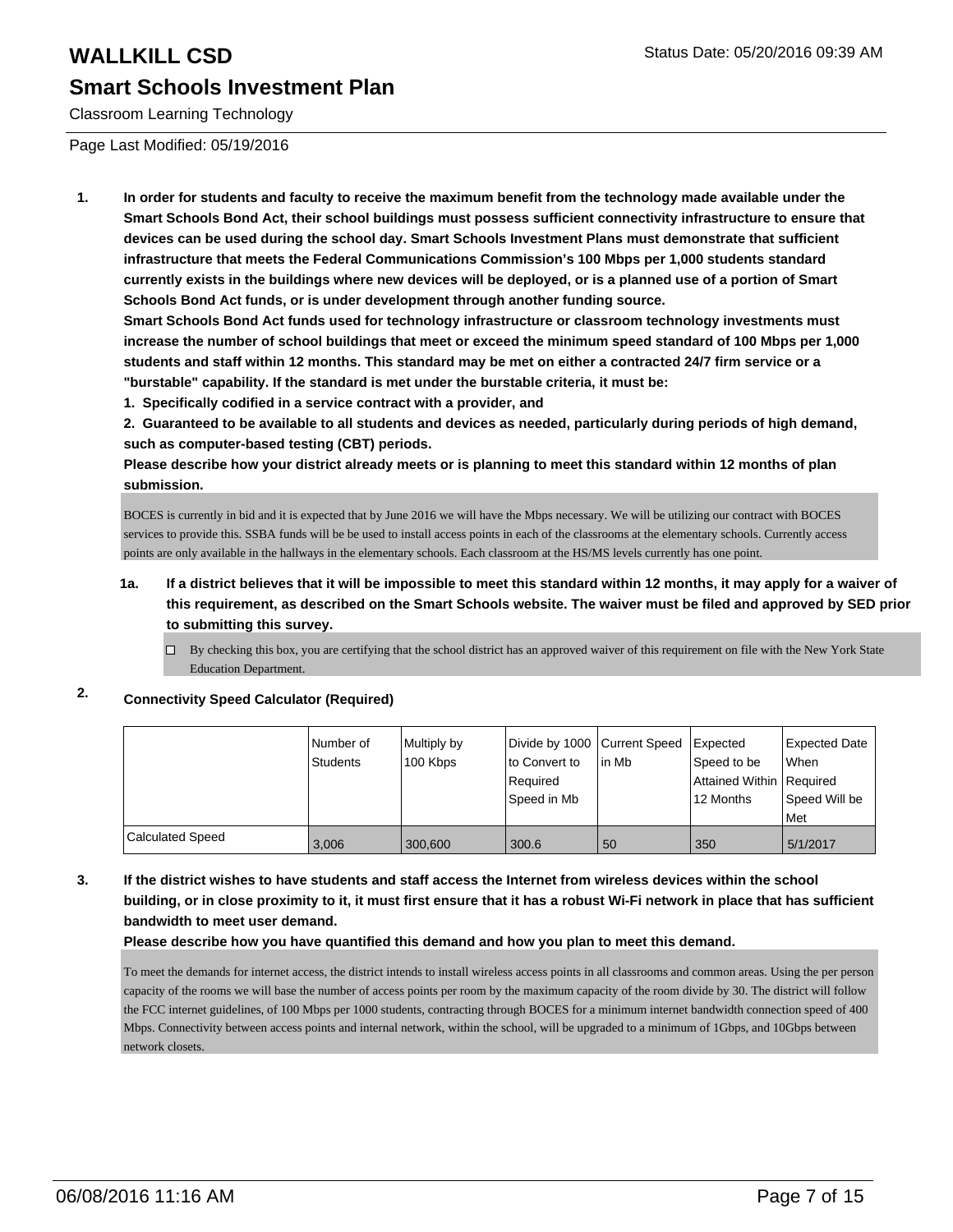Classroom Learning Technology

### Page Last Modified: 05/19/2016

**4. All New York State public school districts are required to complete and submit an Instructional Technology Plan survey to the New York State Education Department in compliance with Section 753 of the Education Law and per Part 100.12 of the Commissioner's Regulations.**

**Districts that include educational technology purchases as part of their Smart Schools Investment Plan must have a submitted and approved Instructional Technology Plan survey on file with the New York State Education Department.**

- By checking this box, you are certifying that the school district has an approved Instructional Technology Plan survey on file with the New York State Education Department.
- **5. Describe the devices you intend to purchase and their compatibility with existing or planned platforms or systems. Specifically address the adequacy of each facility's electrical, HVAC and other infrastructure necessary to install and support the operation of the planned technology.**

The District intends to purchase interactive white boards and 1:1 student devices such as Chromebooks and tablets. Approximately 50% of our classrooms have some type of interactive board but student devices must be shared. Our current software products will continue to function with the new devices and our online resources will be enhanced as a result of such. Each classroom has sufficienct electric outlets to support charging the laptop carts abd powerting the interactive whiteboards. Each network closet is currently climate controlled.

## **6. Describe how the proposed technology purchases will:**

- **> enhance differentiated instruction;**
- **> expand student learning inside and outside the classroom;**
- **> benefit students with disabilities and English language learners; and**
- **> contribute to the reduction of other learning gaps that have been identified within the district.**

**The expectation is that districts will place a priority on addressing the needs of students who struggle to succeed in a rigorous curriculum. Responses in this section should specifically address this concern and align with the district's Instructional Technology Plan (in particular Question 2 of E. Curriculum and Instruction: "Does the district's instructional technology plan address the needs of students with disabilities to ensure equitable access to instruction, materials and assessments?" and Question 3 of the same section: "Does the district's instructional technology plan address the provision of assistive technology specifically for students with disabilities to ensure access to and participation in the general curriculum?"**

The proposed technology will assist in expanding student learning by providing opportunities for students which will allow students to be able to access education and information in a myriad of ways. Students will be able to access numerous massive open online courses from reputable and distinguished schools. In addition, through distance learning opportunities students will be able to go on virtual field trips and collaborate with specialists from all career fields. Education will be personalized and available wherever and whenever a student wishes to learn. Software and apps will also provide for differentiated learning experiences where students are able to work at their own pace and review instruction as often as necessary to ensure understanding.

 Students with disabilities and English Language Learners will benefit from those opportunities listed above but will also have the added benefit of technology that can more easily and readily adapt information and teaching to their particular needs. For example, if a student needs a passage read aloud he/she will not need to wait for an adult to be available and will be able to hear the passage as many times as necessary. ELL students will be able to access content in their native language to more easily assist them with interpretation of difficult concepts that have yet to be mastered. Technology will allow a student's education to truly be personalized.

 Students in the RTI process and others who may have learning gaps due to high absenteeism or other factors will benefit from the ability to access curriculum wherever and whenever he/she chooses to do so. Teachers can also easily adjust the pace of learning and provide for tutorials to assist in remediation. Ongoing formative assessments in the form of gaming will be used to monitor growth and move students along to the next level of study when they have demonstrated mastery of a gap concept.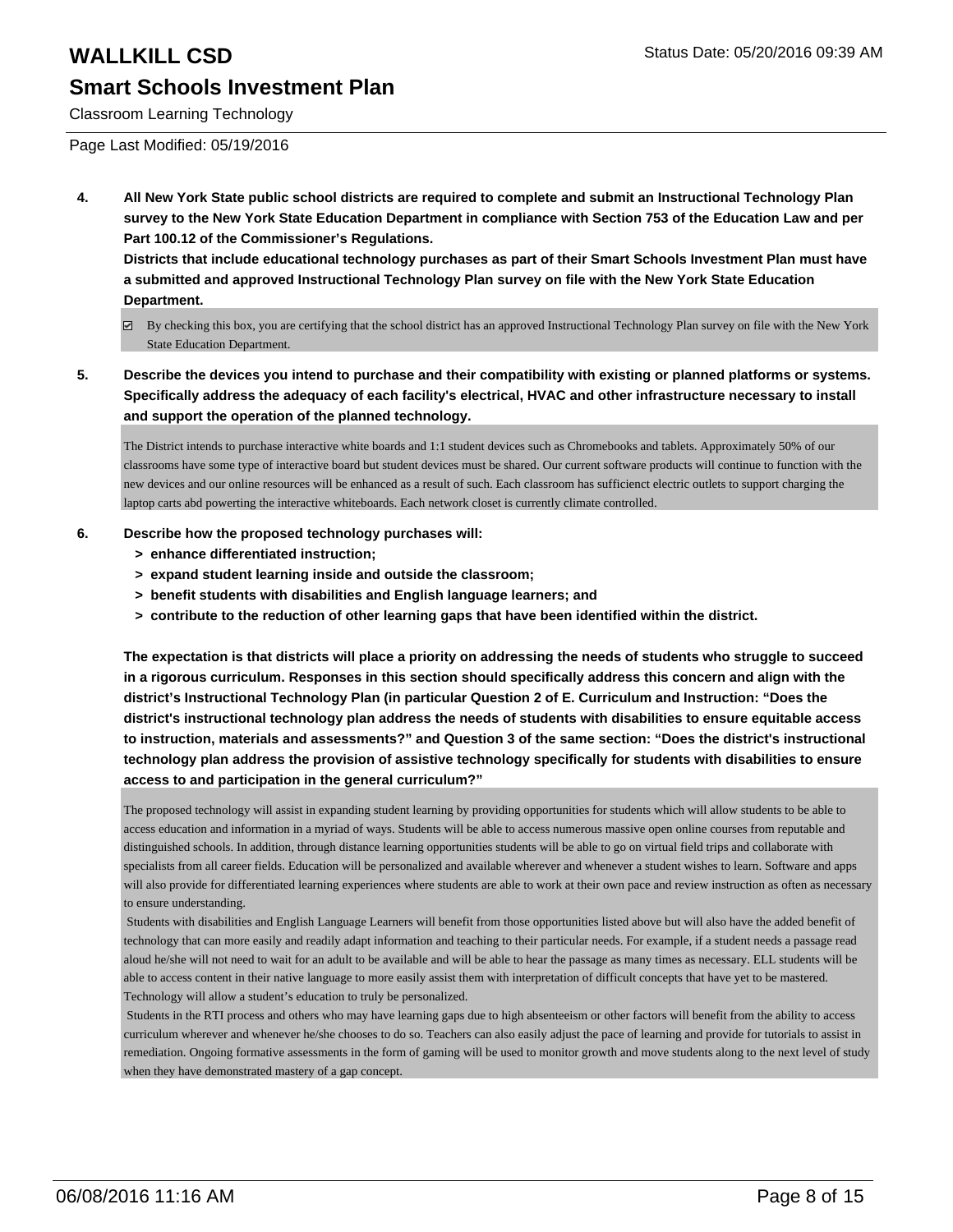## Classroom Learning Technology

Page Last Modified: 05/19/2016

**7. Where appropriate, briefly describe how the proposed technology purchases will enhance ongoing communication with parents and other stakeholders and help the district facilitate technology-based regional partnerships, including distance learning and other efforts.**

The technology being purchased will increase parent communication by more easily allowing parents to support their children with academic work by providing parents with educational resources and digital curriculum they can access at home. Parents will be able to utilize teacher made tutorials which will provide them with instructions on how to complete homework assignments. In addition, parents will be able to monitor their child's progress by signing into various software and apps and viewing their child's work. The goal is for parents and students to have access to cloud based documents and to more easily access email, grades, subscription-based resources and other customized educational experiences that would not be accessible without individual technology tools.

 The District will also be utilizing the technology to facilitate regional partnerships with BOCES and other educational institutions to provide courses that we currently do not offer. The District is currently working with Orange- Ulster BOCES and offering distance learning Mandarin to our high school students. In addition, our high school is video conferencing with a high school class in China on a monthly basis which allows our students to make connections with students around the world and better understand global history concepts being taught in ninth grade. The District also utilizes technology to assist high school students with credit recovery in our night school. Students work online to view tutorials and complete assignments. We will expand these programs with the additional technology.

 As students mature and move through the grade levels they begin to not only consume but also create content. The technology the district is proposing to purchase will help to create flexible learning environments creating "technological differentiation" for students. The District is currently exploring other ways in which technology will enhance the learning environment for all students and provide for additional learning opportunities. Distance learning, personalized learning, and virtual learning experiences are all being considered and explored.

**8. Describe the district's plan to provide professional development to ensure that administrators, teachers and staff can employ the technology purchased to enhance instruction successfully.**

**Note: This response should be aligned and expanded upon in accordance with your district's response to Question 1 of F. Professional Development of your Instructional Technology Plan: "Please provide a summary of professional development offered to teachers and staff, for the time period covered by this plan, to support technology to enhance teaching and learning. Please include topics, audience and method of delivery within your summary."**

In an effort to assist teachers to be better equipped to integrate technology more effectively into their teaching, professional development offered by the District will be focused around the integration of educational technology and it will be ongoing and collaborative. The District's model for providing professional development will vary depending on the teacher, as it will be personalized. Based on the individual teacher's goal (and/or need) the professional development format may vary: traditional workshop, view a webinar, work with their colleagues in their grade level professional learning community, view a tutorial video, or other. The District is prepared to offer all venues for professional development listed above in addition to in class coaching, blended learning opportunities, and flipped classroom.

 In the 2015-16 school year, the district added a position at the elementary level (library media integration specialist) and filled the position with someone who is certified in educational technology in order to assist teachers both in out of the classroom with the integration of technology. At the secondary level, the district is in the process of training our librarians to be turnkey trainers for new technologies. In addition, the District has been working with our local BOCES to plan countywide professional development opportunities to support districts with the implementation of technology in the classroom.

 Professional development opportunities planned to date include but are not limited to: Coding, web design, Google apps, Web 2.0, apps for classroom and home, internet safety basics and students' privacy rights, 3D printing, free assistive technology tools, Office 365, 1:1 devices in the classroom with interactive white boards to increase student achievement, and computer basics.

- **9. Districts must contact the SUNY/CUNY teacher preparation program that supplies the largest number of the district's new teachers to request advice on innovative uses and best practices at the intersection of pedagogy and educational technology.**
	- $\boxtimes$  By checking this box, you certify that you have contacted the SUNY/CUNY teacher preparation program that supplies the largest number of your new teachers to request advice on these issues.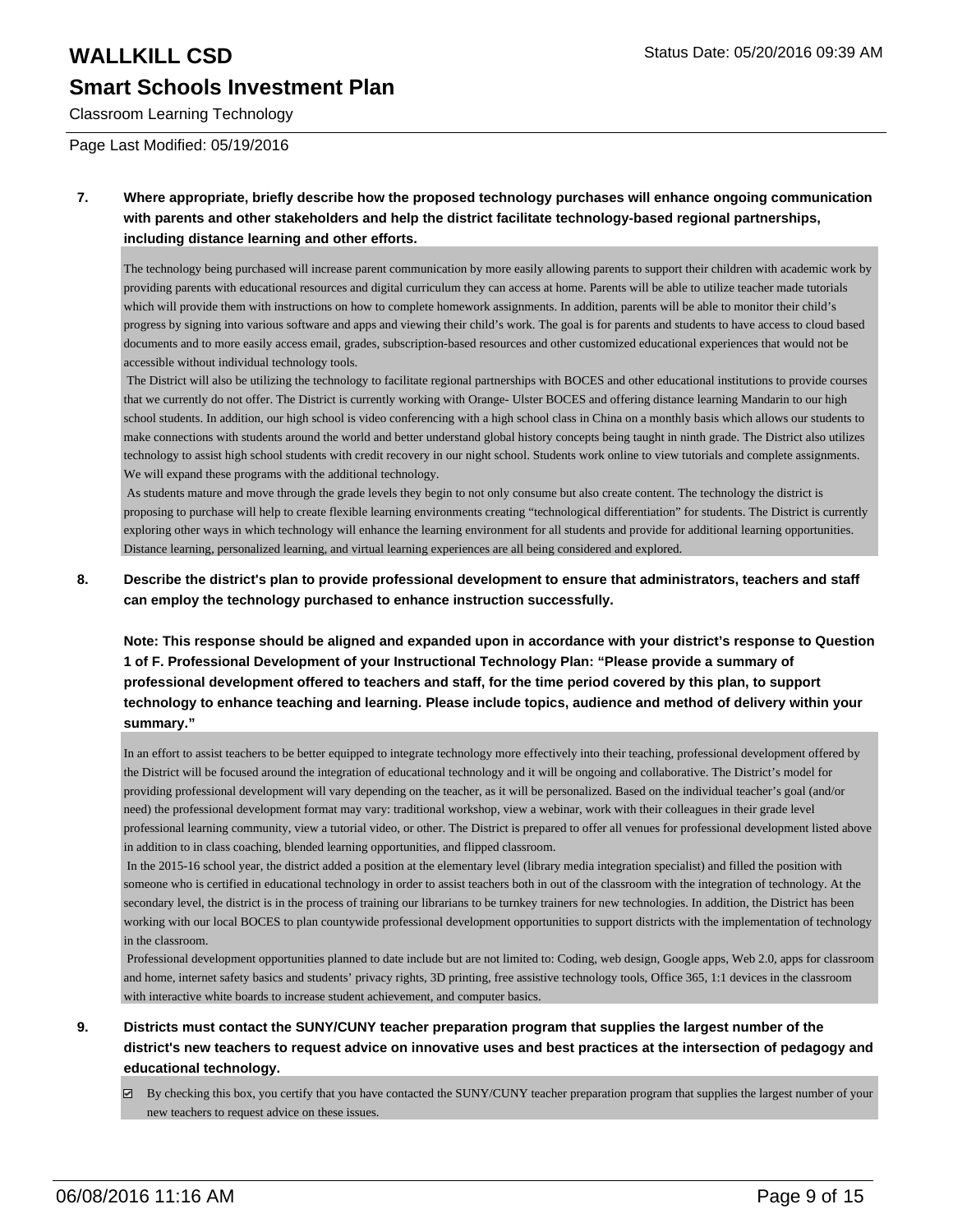Classroom Learning Technology

Page Last Modified: 05/19/2016

**10. A district whose Smart Schools Investment Plan proposes the purchase of technology devices and other hardware must account for nonpublic schools in the district.**

**Are there nonpublic schools within your school district?**

Yes

 $\square$  No

**10a. Describe your plan to loan purchased hardware to nonpublic schools within your district. The plan should use your district's nonpublic per-student loan amount calculated below, within the framework of the guidance. Please enter the date by which nonpublic schools must request classroom technology items. Also, specify in your response the devices that the nonpublic schools have requested, as well as in the in the Budget and the Expenditure Table at the end of the page.**

The Wallkill Central School District has a procedure in place in which our Deputy Treasurer contacts via mail all private/parochial schools located within the Wallkill Central School District on or about May 1st each year and reminds them that their request for classroom technology loans are due on July 1st of each year. Once all loan requests are assembled, the Assistant Superintendent for Educational Services compares the requests with the supply that is available in the district. If there is technology in inventory, we will loan the equipment to the school for the time requested. Equipment up to \$250.00 per student is loaned to schools. Private schools must complete a request form and all equipment must be returned to the District by June 30th each year where it is accounted for and placed back into inventory. All technology purchased by the District remains the property of the District and is included in our inventory. If the equipment is not in our inventory we will look to purchase to ensure that all requests are fulfilled (up to \$250.00 per student).

There is only one private/parochial school, Leptondale Christian Academy, located within the Wallkill Central School District. Yvonne Herrington, Assistant Superintendent for Educational Services, met with the principal of the Leptondale Christian Academy to determine the technical needs of the school. This school has an enrollment of 116 students. \$29,000 has been budgeted for equipment loans to Leptondale Christian Academy, using the formula 116 x \$250.00 (max). The equipment will include Lenovo laptops and SMARTBoards.

**10b. A final Smart Schools Investment Plan cannot be approved until school authorities have adopted regulations specifying the date by which requests from nonpublic schools for the purchase and loan of Smart Schools Bond Act classroom technology must be received by the district.**

 $\boxtimes$  By checking this box, you certify that you have such a plan and associated regulations in place that have been made public.

## **11. Nonpublic Classroom Technology Loan Calculator**

**The Smart Schools Bond Act provides that any Classroom Learning Technology purchases made using Smart Schools funds shall be lent, upon request, to nonpublic schools in the district. However, no school district shall be required to loan technology in amounts greater than the total obtained and spent on technology pursuant to the Smart Schools Bond Act and the value of such loan may not exceed the total of \$250 multiplied by the nonpublic school enrollment in the base year at the time of enactment. See:**

**http://www.p12.nysed.gov/mgtserv/smart\_schools/docs/Smart\_Schools\_Bond\_Act\_Guidance\_04.27.15\_Final.pdf.**

|                                         | 1. Classroom<br>Technology<br>Sub-allocation | 2. Public<br>Enrollment<br>$(2014-15)$ | 3. Nonpublic<br>Enrollment<br>(2014-15) | l 4. Sum of<br>l Public and<br>l Nonpublic<br><b>Enrollment</b> | 5. Total Per<br>Pupil Sub-<br>lallocation | 6. Total<br>l Nonpublic Loan<br>Amount |
|-----------------------------------------|----------------------------------------------|----------------------------------------|-----------------------------------------|-----------------------------------------------------------------|-------------------------------------------|----------------------------------------|
| Calculated Nonpublic Loan<br>l Amount i | 2,182,750                                    | 3.006                                  | 116                                     | 3.122                                                           | 250                                       | 29,000                                 |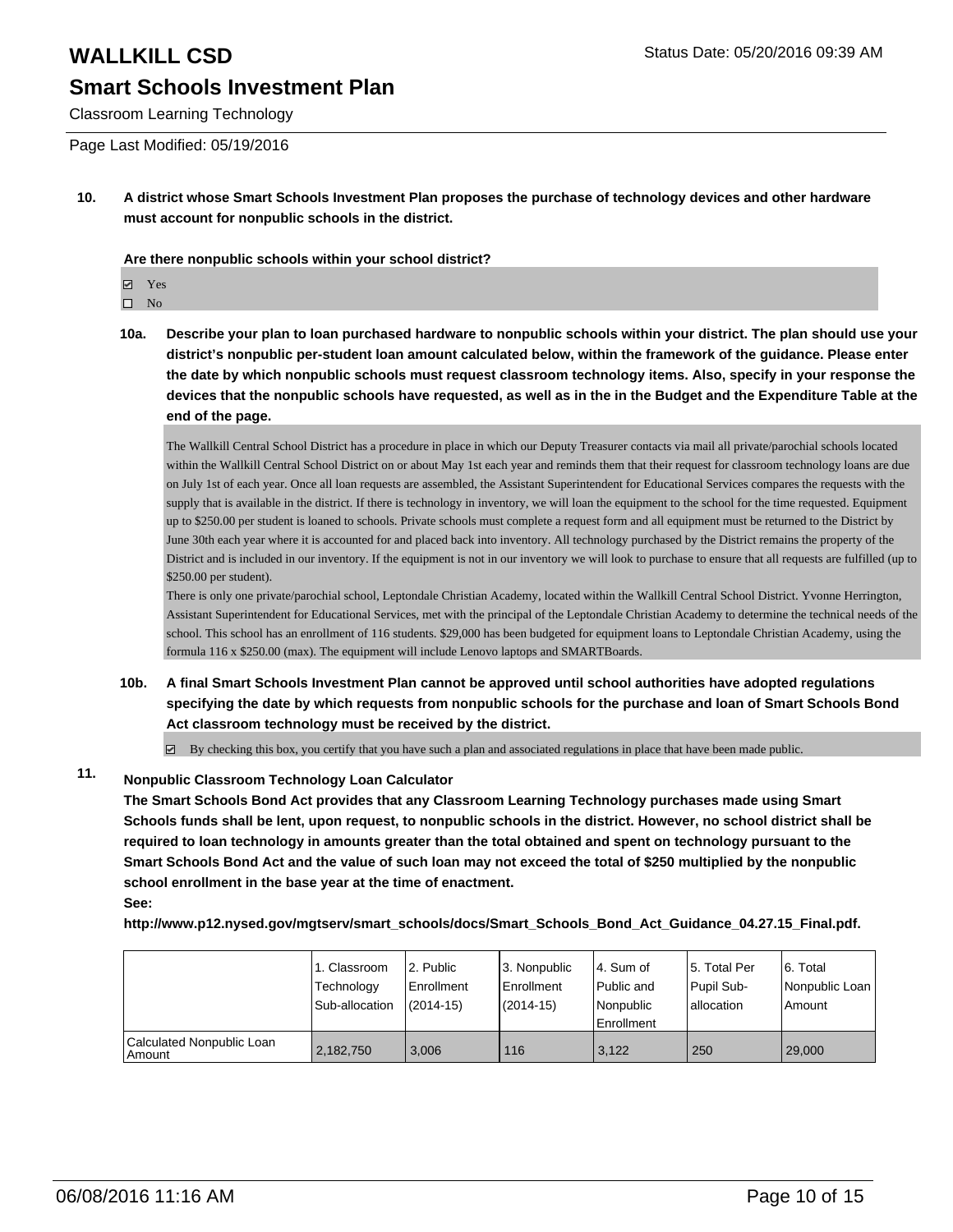Classroom Learning Technology

Page Last Modified: 05/19/2016

**12. To ensure the sustainability of technology purchases made with Smart Schools funds, districts must demonstrate a long-term plan to maintain and replace technology purchases supported by Smart Schools Bond Act funds. This sustainability plan shall demonstrate a district's capacity to support recurring costs of use that are ineligible for Smart Schools Bond Act funding such as device maintenance, technical support, Internet and wireless fees, maintenance of hotspots, staff professional development, building maintenance and the replacement of incidental items. Further, such a sustainability plan shall include a long-term plan for the replacement of purchased devices and equipment at the end of their useful life with other funding sources.**

By checking this box, you certify that the district has a sustainability plan as described above.

**13. Districts must ensure that devices purchased with Smart Schools Bond funds will be distributed, prepared for use, maintained and supported appropriately. Districts must maintain detailed device inventories in accordance with generally accepted accounting principles.**

 $\boxtimes$  By checking this box, you certify that the district has a distribution and inventory management plan and system in place.

**14. If you are submitting an allocation for Classroom Learning Technology complete this table. Note that the calculated Total at the bottom of the table must equal the Total allocation for this category that you entered in the SSIP Overview overall budget.**

|                         | Sub-Allocation |
|-------------------------|----------------|
| Interactive Whiteboards | 969,204        |
| Computer Servers        | (No Response)  |
| Desktop Computers       | (No Response)  |
| Laptop Computers        | 681,950        |
| <b>Tablet Computers</b> | 363,596        |
| Other Costs             | 168,000        |
| Totals:                 | 2,182,750.00   |

| Select the allowable expenditure<br>type. | Item to be Purchased                   | Quantity | Cost per Item | <b>Total Cost</b> |
|-------------------------------------------|----------------------------------------|----------|---------------|-------------------|
| Repeat to add another item under          |                                        |          |               |                   |
| each type.                                |                                        |          |               |                   |
|                                           |                                        |          |               |                   |
| Interactive Whiteboards                   | SMART Kapp IQ - public                 | 100      | 9,502         | 950,200           |
| <b>Tablet Computers</b>                   | <b>Samsung Galaxy</b>                  | 855      | 425           | 363,596           |
| <b>Other Costs</b>                        | Laptop/tablet carts - Bretford Cart 36 | 140      | 1,200         | 168,000           |
| Interactive Whiteboards                   | SMART Kapp IQ - private                | 2        | 9,502         | 19,004            |
| <b>Laptop Computers</b>                   | Lenovo Yoga 2E-Public                  | 709      | 460           | 326,140           |
| <b>Laptop Computers</b>                   | Lenovo N21 - Public                    | 1453     | 238           | 345.814           |
| <b>Laptop Computers</b>                   | Lenovo N21 - Private                   | 42       | 238           | 9,996             |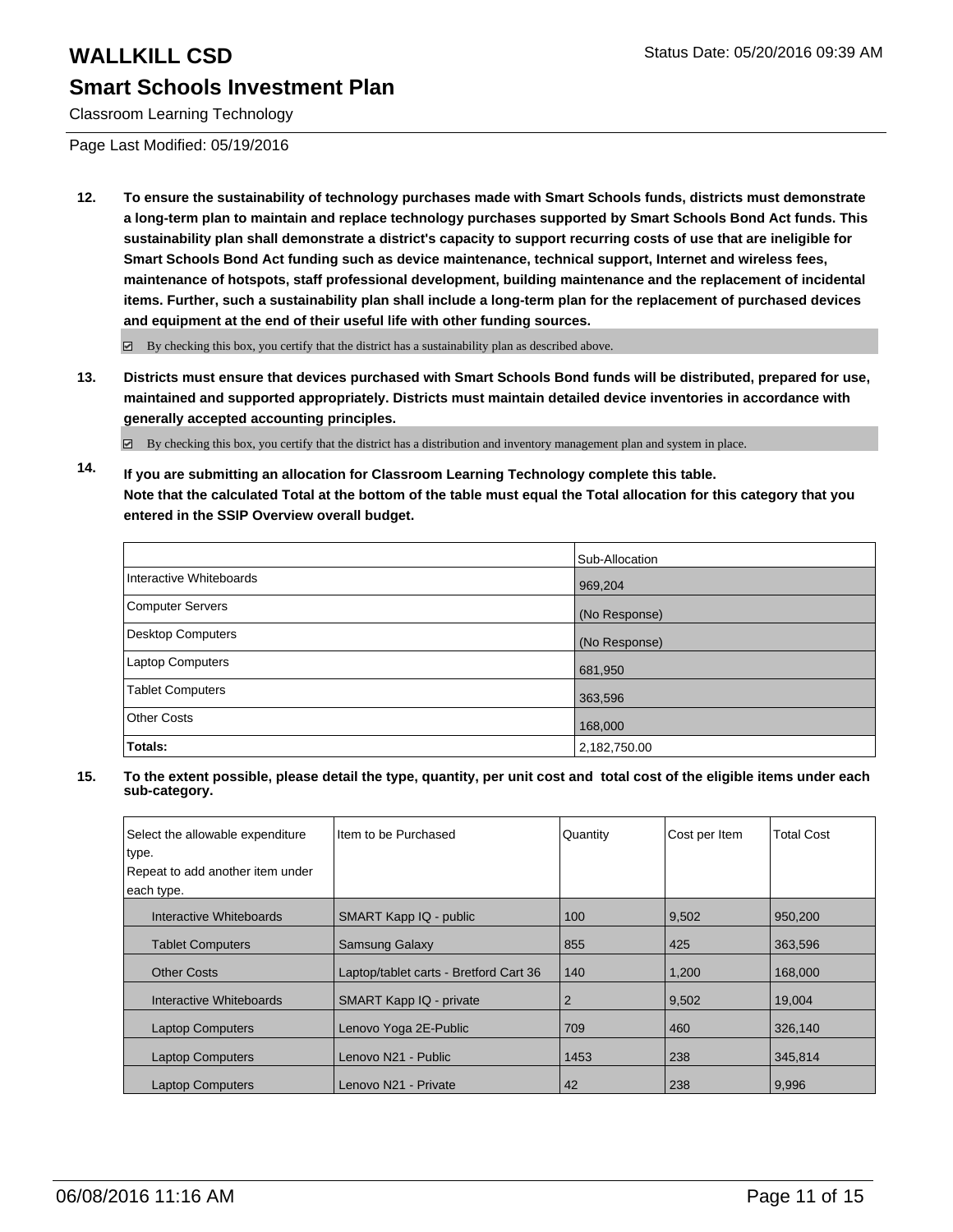Pre-Kindergarten Classrooms

Page Last Modified: 05/18/2016

**1. Provide information regarding how and where the district is currently serving pre-kindergarten students and justify the need for additional space with enrollment projections over 3 years.**

(No Response)

- **2. Describe the district's plan to construct, enhance or modernize education facilities to accommodate prekindergarten programs. Such plans must include:**
	- **Specific descriptions of what the district intends to do to each space;**
	- **An affirmation that pre-kindergarten classrooms will contain a minimum of 900 square feet per classroom;**
	- **The number of classrooms involved;**
	- **The approximate construction costs per classroom; and**
	- **Confirmation that the space is district-owned or has a long-term lease that exceeds the probable useful life of the improvements.**

(No Response)

**3. Smart Schools Bond Act funds may only be used for capital construction costs. Describe the type and amount of additional funds that will be required to support ineligible ongoing costs (e.g. instruction, supplies) associated with any additional pre-kindergarten classrooms that the district plans to add.**

(No Response)

**4. All plans and specifications for the erection, repair, enlargement or remodeling of school buildings in any public school district in the State must be reviewed and approved by the Commissioner. Districts that plan capital projects using their Smart Schools Bond Act funds will undergo a Preliminary Review Process by the Office of Facilities Planning.**

| Project Number |  |
|----------------|--|
| (No Response)  |  |

**5. If you have made an allocation for Pre-Kindergarten Classrooms, complete this table.**

**Note that the calculated Total at the bottom of the table must equal the Total allocation for this category that you entered in the SSIP Overview overall budget.**

|                                          | Sub-Allocation |
|------------------------------------------|----------------|
| Construct Pre-K Classrooms               | (No Response)  |
| Enhance/Modernize Educational Facilities | (No Response)  |
| Other Costs                              | (No Response)  |
| Totals:                                  |                |

| Select the allowable expenditure | Item to be purchased | Quantity      | Cost per Item | <b>Total Cost</b> |
|----------------------------------|----------------------|---------------|---------------|-------------------|
| type.                            |                      |               |               |                   |
| Repeat to add another item under |                      |               |               |                   |
| each type.                       |                      |               |               |                   |
| (No Response)                    | (No Response)        | (No Response) | (No Response) | (No Response)     |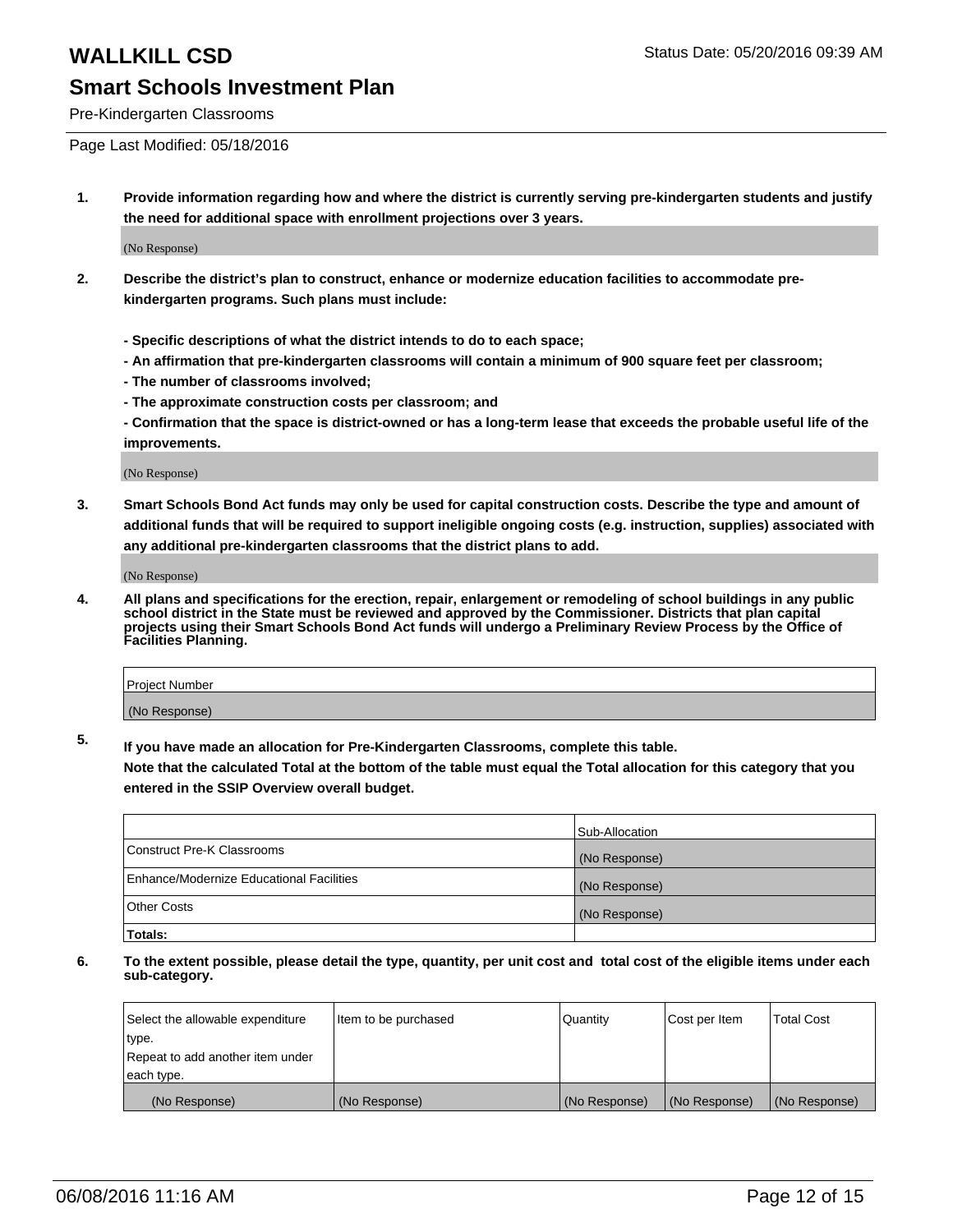Replace Transportable Classrooms

Page Last Modified: 05/17/2016

**1. Describe the district's plan to construct, enhance or modernize education facilities to provide high-quality instructional space by replacing transportable classrooms.**

(No Response)

**2. All plans and specifications for the erection, repair, enlargement or remodeling of school buildings in any public school district in the State must be reviewed and approved by the Commissioner. Districts that plan capital projects using their Smart Schools Bond Act funds will undergo a Preliminary Review Process by the Office of Facilities Planning.**

| <b>Project Number</b> |  |
|-----------------------|--|
| (No Response)         |  |

**3. For large projects that seek to blend Smart Schools Bond Act dollars with other funds, please note that Smart Schools Bond Act funds can be allocated on a pro rata basis depending on the number of new classrooms built that directly replace transportable classroom units.**

**If a district seeks to blend Smart Schools Bond Act dollars with other funds describe below what other funds are being used and what portion of the money will be Smart Schools Bond Act funds.**

(No Response)

**4. If you have made an allocation for Replace Transportable Classrooms, complete this table. Note that the calculated Total at the bottom of the table must equal the Total allocation for this category that you entered in the SSIP Overview overall budget.**

|                                                | Sub-Allocation |
|------------------------------------------------|----------------|
| Construct New Instructional Space              | (No Response)  |
| Enhance/Modernize Existing Instructional Space | (No Response)  |
| <b>Other Costs</b>                             | (No Response)  |
| Totals:                                        |                |

| Select the allowable expenditure | Item to be purchased | Quantity      | Cost per Item | <b>Total Cost</b> |
|----------------------------------|----------------------|---------------|---------------|-------------------|
| type.                            |                      |               |               |                   |
| Repeat to add another item under |                      |               |               |                   |
| each type.                       |                      |               |               |                   |
| (No Response)                    | (No Response)        | (No Response) | (No Response) | (No Response)     |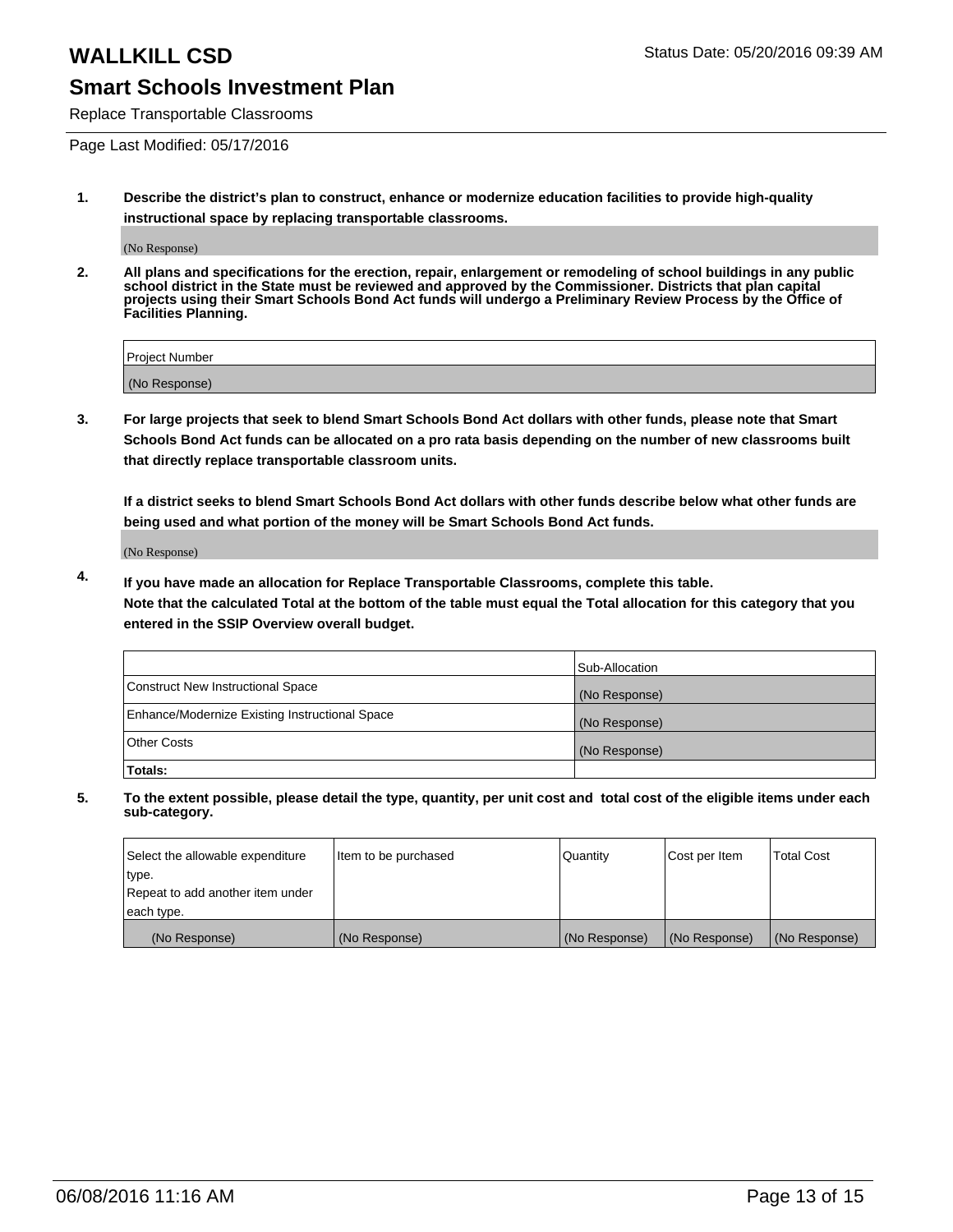High-Tech Security Features

Page Last Modified: 01/25/2016

**1. Describe how you intend to use Smart Schools Bond Act funds to install high-tech security features in school buildings and on school campuses.**

(No Response)

**2. All plans and specifications for the erection, repair, enlargement or remodeling of school buildings in any public school district in the State must be reviewed and approved by the Commissioner. Districts that plan capital projects using their Smart Schools Bond Act funds will undergo a Preliminary Review Process by the Office of Facilities Planning.** 

| Project Number |  |
|----------------|--|
| (No Response)  |  |

**3. Was your project deemed eligible for streamlined Review?**

□ Yes  $\hfill \square$  <br> No

**4. Include the name and license number of the architect or engineer of record.**

| Name          | License Number |
|---------------|----------------|
| (No Response) | (No Response)  |

**5. If you have made an allocation for High-Tech Security Features, complete this table.**

**Note that the calculated Total at the bottom of the table must equal the Total allocation for this category that you entered in the SSIP Overview overall budget.**

|                                                      | Sub-Allocation |
|------------------------------------------------------|----------------|
| Capital-Intensive Security Project (Standard Review) | (No Response)  |
| <b>Electronic Security System</b>                    | (No Response)  |
| <b>Entry Control System</b>                          | (No Response)  |
| Approved Door Hardening Project                      | (No Response)  |
| <b>Other Costs</b>                                   | (No Response)  |
| Totals:                                              |                |

| Select the allowable expenditure | Item to be purchased | Quantity      | Cost per Item | Total Cost    |
|----------------------------------|----------------------|---------------|---------------|---------------|
| type.                            |                      |               |               |               |
| Repeat to add another item under |                      |               |               |               |
| each type.                       |                      |               |               |               |
| (No Response)                    | (No Response)        | (No Response) | (No Response) | (No Response) |